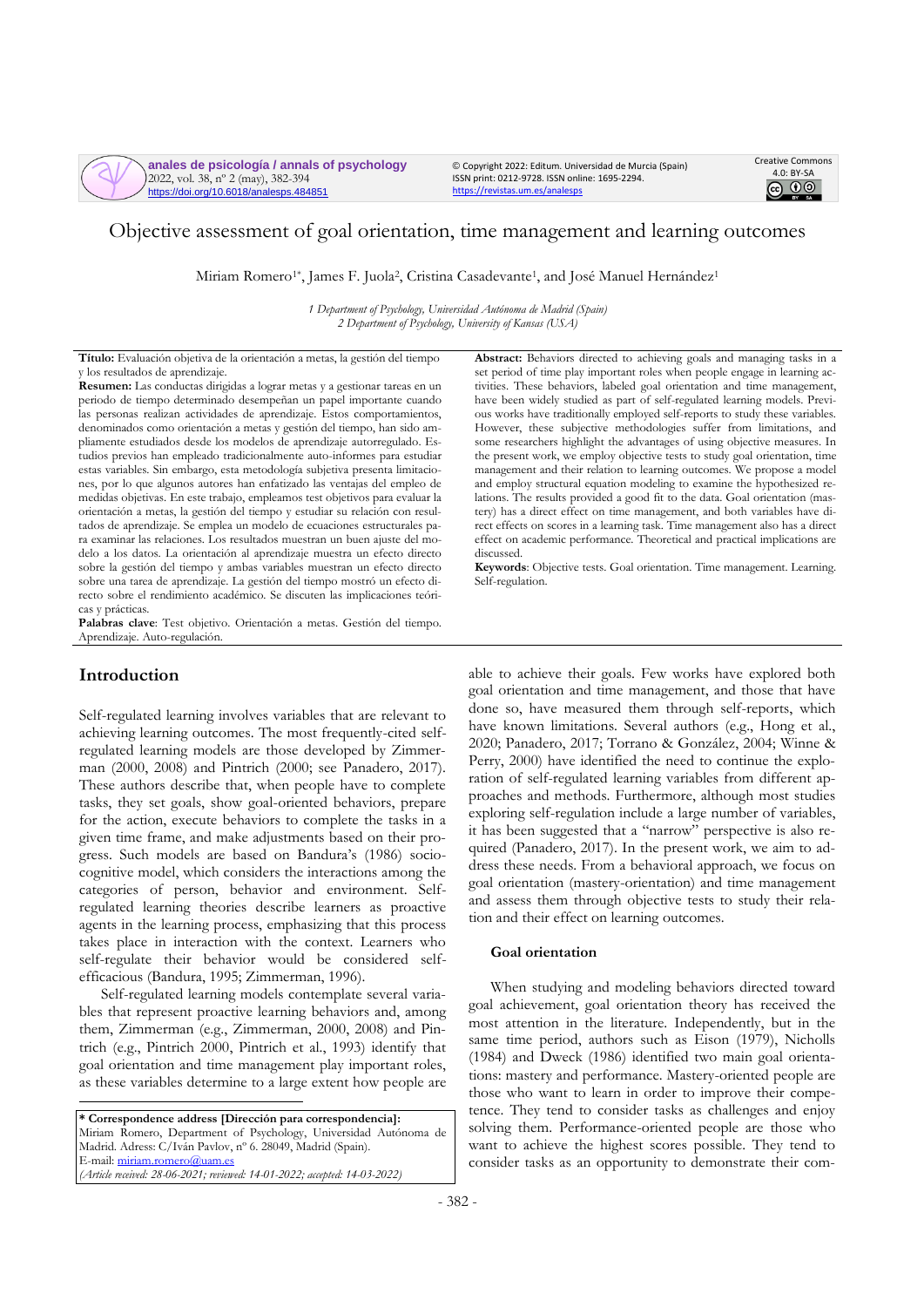petence (Acarla & Bilgiç, 2010; Ames & Archer, 1988; Dweck, 1986; Morrone & Schutz, 2000; Payne et al., 2007; Senko & Dawson, 2017).

Goal orientation theory has also been linked to other theories of motivation. It has been extensively studied within the framework of self-determination theory (see Deci & Ryan, 1985) since this theory identifies the psychological needs of people to achieve competence. On the other hand, Atkinson's concept of achievement motivation (see Atkinson, 1964) has also influenced goal orientation theory. Based on Atkinson's work, authors such as Elliot and his colleagues (e.g., Elliot et al., 1999) incorporated approach and avoidance dimensions in the study of performance-orientation. The performance-approach dimension includes behaviors aimed at achieving benefits and demonstrating competence, whereas the performance-avoidance dimension includes behaviors aimed at avoiding failure or demonstrating incompetence. Later, the approach and avoidance dimensions were incorporated into mastery-orientation descriptions (Elliot, 2005). The mastery-approach dimension includes behaviors aimed at learning and acquiring competences, whereas the mastery-avoidance dimension includes behaviors aimed at preventing competence from being reduced. However, it has been argued that the avoidance dimension should perhaps be studied separately, conceptualizing it as a combination of fears and worries (see Miller, 2004; Roberts, 2007).

In the present work, we focus on the descriptions of goal orientation formulated by Eison (1979), Nicholls (1984) and Dweck (1986). We do not adopt Elliot's models but, in our work, we would apply the approach dimensions of goal orientation.

In Pintrich and Zimmerman's theories of self-regulation, great relevance is applied to the goal orientation variable. Pintrich (2000) devotes much of his work to explain the importance of goal orientation in his model of self-regulation. Both Zimmerman (2000, 2008) and Pintrich (2000) identify that learners who show a mastery-orientation are the ones that can obtain better learning outcomes, as they show interest in learning while performing tasks. Therefore, in this study, we will focus mainly on mastery-orientation.

### **Time management**

Time management is considered to be a learning strategy (Zimmerman, 1996). It involves behaviors that people engage in when they need to perform tasks efficiently in a given period of time (Claessens et al., 2007; Koch & Kleinman, 2002). Compared to goal orientation, the time management variable has not been widely explored in the literature, neither theoretically nor empirically. The theoretical model that has gained the most ground in the literature and that has received empirical support is the behavioral decision-making theory applied to time management. This theory (Koch & Kleinman, 2002), describes that when people establish a goal, they need to consider the time available before pursuing it. In addition, they need to make decisions about the order in which tasks should be completed and when to start completing them. Then, they have to direct their behaviors in order to achieve their goals, while trying to limit the influence of distractors. In this work, we conceptualize time management according to behavioral decision-making theory.

From self-regulated learning models, it follows that learners who self-regulate their behaviors are those who manage their time better; they complete tasks more efficiently and make adjustments according to their progress, which allows them to obtain better learning results (Pintrich, 2000; Zimmerman, 2000, 2008). In our work, we will study objective measures of time management behaviors. We aim to contribute to the literature on self-regulated learning models, but, given that the previous work exploring time management is limited, we should also make contributions to the literature on time management.

## **Goal orientation, time management and learning outcomes**

From self-regulated learning models, it is hypothesized that students who show a mastery-orientation should manage their time better and should be able to improve their competence. Time management behaviors should help mastery-oriented people to achieve learning goals (Pintrich, 2000; Zimmerman, 2000, 2008). Goal orientation theory describes mastery-oriented people as those who show adaptative learning strategies and try to improve their competences, which include managing time efficiently (Dweck, 1986; Payne et al., 2007).

From a theoretical point of view, it is assumed that goal orientation and time management are related. Empirical evidence also supports this assumption. Previous studies that employed self-reports have found that mastery-orientation was positively related to time management (Luo et al., 2011; Magno, 2012; Ranelluci et al., 2015; Won et al., 2018). Some authors (e.g., Elliot et al. 1999; Magno, 2012) have emphasized the need for more studies that explore the relation between time management and goal orientation. However, to date, such studies are limited.

Both Pintrich (2000) and Zimmerman (2000, 2008) focus on the importance of goal orientation and time management in their models precisely because of their potential to promote positive learning outcomes. Goal orientation plays an especially important role in academic fields. Mastery-oriented people are interested in learning and tend to achieve higher learning scores (Payne et al., 2007). When it comes to academic results, it is not clear if mastery-oriented people typically obtain higher grades. They show adaptative strategies but are more focused on learning than necessarily on examination results. On the other hand, despite performanceoriented people being interested in obtaining gains, they tend to show maladaptative strategies and therefore do not always obtain good academic results (Ng, 2017; Ranelluci et al., 2015). Some empirical studies have found a positive, signifi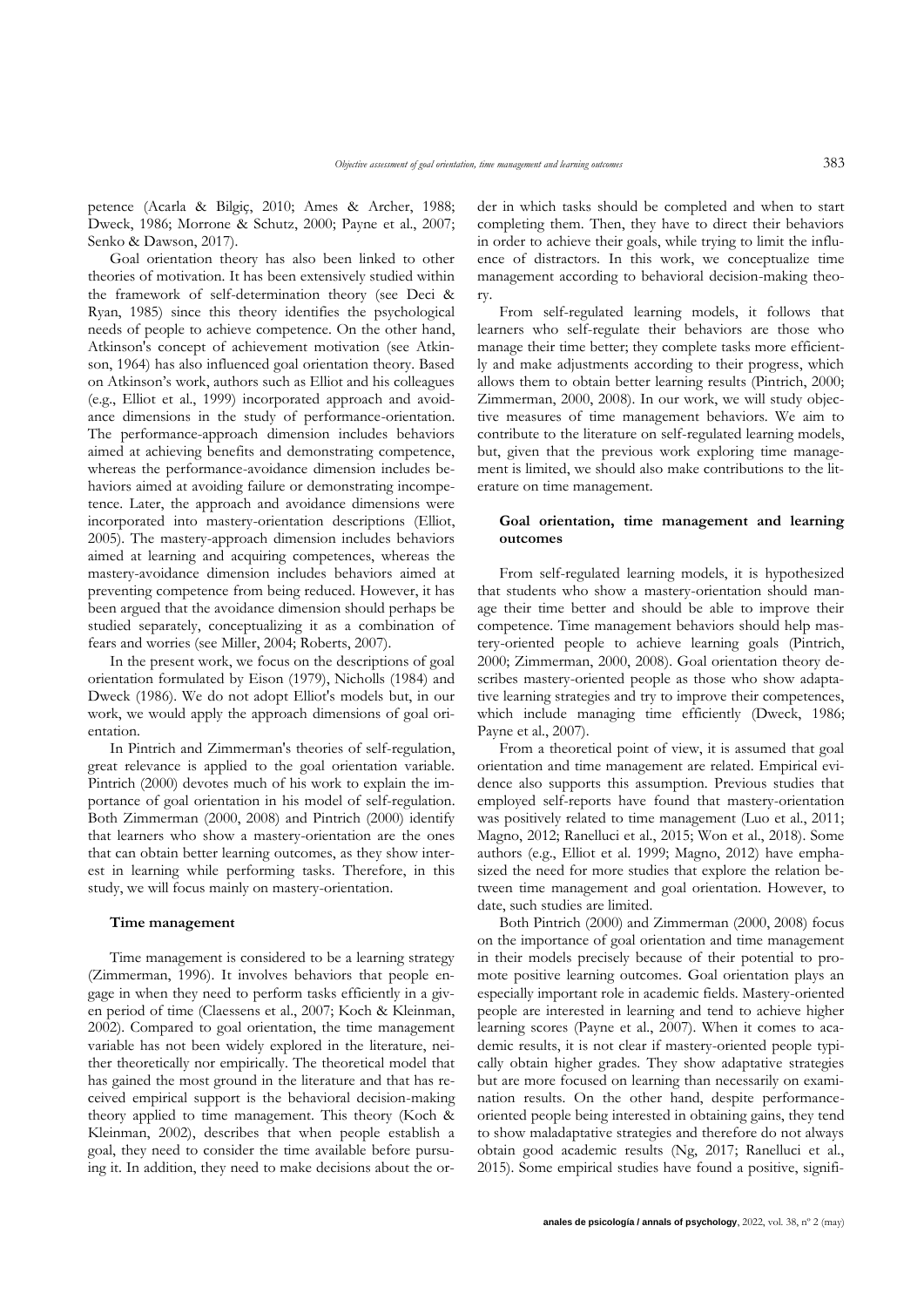cant relation between mastery-orientation and academic achievement (e.g., Day et al., 2003; Patrick et al., 2007; Steinmayr et al., 2011, 2019). However, other studies found no significant relation (e.g., Elliot & Church, 1997; Ng, 2017; Ranelluci et al., 2015).

Learning strategies such as time management have also received special attention in an educational context (e.g., Ahmad-Uzir et al., 2019; Petersen et al., 2016; Thibodeaux et al., 2017). Students need to complete assignments on time during their education. Most courses set deadlines that have to be met in order to get a passing grade. Some authors have pointed out a positive relation between time management and academic results, but there are few empirical studies supporting this relation (Britton & Tesser, 1991; De la Barrera et al., 2008; Macan et al., 1990; Pintrich et al., 1993; Umerenkova & Flores, 2018). Usually, academic entities encourage students to attend time management courses so that they acquire the strategies to face exams. Theory and logic lead us to believe that better time managers obtain better academic results. However, we need to obtain more data to support this idea.

#### **Objective and subjective assessment methods**

Traditionally, goal orientation and time management, as many other self-regulated learning variables, have been measured using self-reports. This methodology allows us to collect data quickly from verbal descriptions because questionnaires are easy to design and administer. However, several authors who have studied self-regulation emphasize that self-reports have limitations (e.g., Li et al., 2020; Núñez et al., 2006; Pike, 1995; Winne & Jamieson-Noel, 2002). On the one hand, participants might not know exactly how to describe themselves and therefore their responses could be inaccurate. On the other hand, their responses might be affected by biases such as social desirability. In addition, selfreports do not allow us to study the behavioral patterns of the participants (Gniewosz et al., 2020; Ortner & Proyer, 2015; Zimmerman, 2008).

As mentioned at the beginning of the introduction, there is a need for new approaches and methods to study goal orientation, time management and their relation to learning outcomes, which could lead to a better understanding of self-regulated learning. Special emphasis has been placed on the usefulness of employing a more objective methodology, and computerized instruments such as performance tests can serve this purpose (Bernacki et al., 2012; Biswas et al., 2018; De la Barrera et al., 2008; Hong et al., 2020; Jex & Elacqua, 1999; Macan, 1994; Torrano & González, 2004; Winne & Perry, 2000). Performance tests (also called objective tests; see Cattell, 1965; Ortner & Proyer, 2015) provide complementary methodologies to self-reports. Objective tests usually employ a computerized format (most of them have a game appearance) and present a situation in which participants have to perform a task. Objective tests register response patterns automatically. This methodology allows us to study the behavior as if we were observing it, but without the need for trained observers that perform manual records of the observed behavior. They are called objective tests for two reasons: different researchers using similar methods should collect similar data; and the variables assessed are not easy to fake or distort. Objective tests provide a good methodology to study behavioral patterns that can complement the data provided by other methodologies, such as self-reports (Cattell, 1965; Ortner & Proyer, 2015).

### **Aim of the study**

The main objective of the present work is to study two of the variables that have been given great relevance in selfregulated learning models (Pintrich, 2000; Zimmerman, 2000, 2008): goal orientation and time management. We will study their relations to learning outcomes through measurements using objective tests. We will employ objective tests to assess time management and goal orientation. In addition, a behavioral task will be employed to assess learning. Finally, academic grades will be collected.

In addition to obtaining correlation coefficients, we will employ structural equation modeling to explore the relations among variables. Figure 1 depicts the hypothesized model based on theoretical descriptions and empirical studies.

We expect that goal orientation (mastery) and time management will be positively related. As mentioned above, mastery-oriented people usually show adaptative learning strategies and tend to improve their competences (e.g., Dweck, 1986; Payne et al., 2007). In the model, it is expected that mastery-orientation will have a direct effect on time management.

In addition, both goal orientation (mastery) and time management should predict the results in a learning task. Mastery-oriented people tend to learn more (e.g., Payne et al., 2007) and better time management leads to better learning results (e.g., Zimmerman, 2000).

Regarding academic results, it is expected that the scores in the learning task should predict academic grades, as having success on one learning experience seems to have an effect on other learning achievements (Schneider & Preckel, 2017). In addition, time management should predict grades, as managing to complete tasks with high values in a given time should lead to a general tendency to complete assignments and obtain better marks (e.g., Claessens et al., 2007). Finally, it is not expected that the goal orientation (mastery) variable would directly predict grades, as mastery-oriented people are not necessarily interested in obtaining better marks (e.g., Ng, 2017).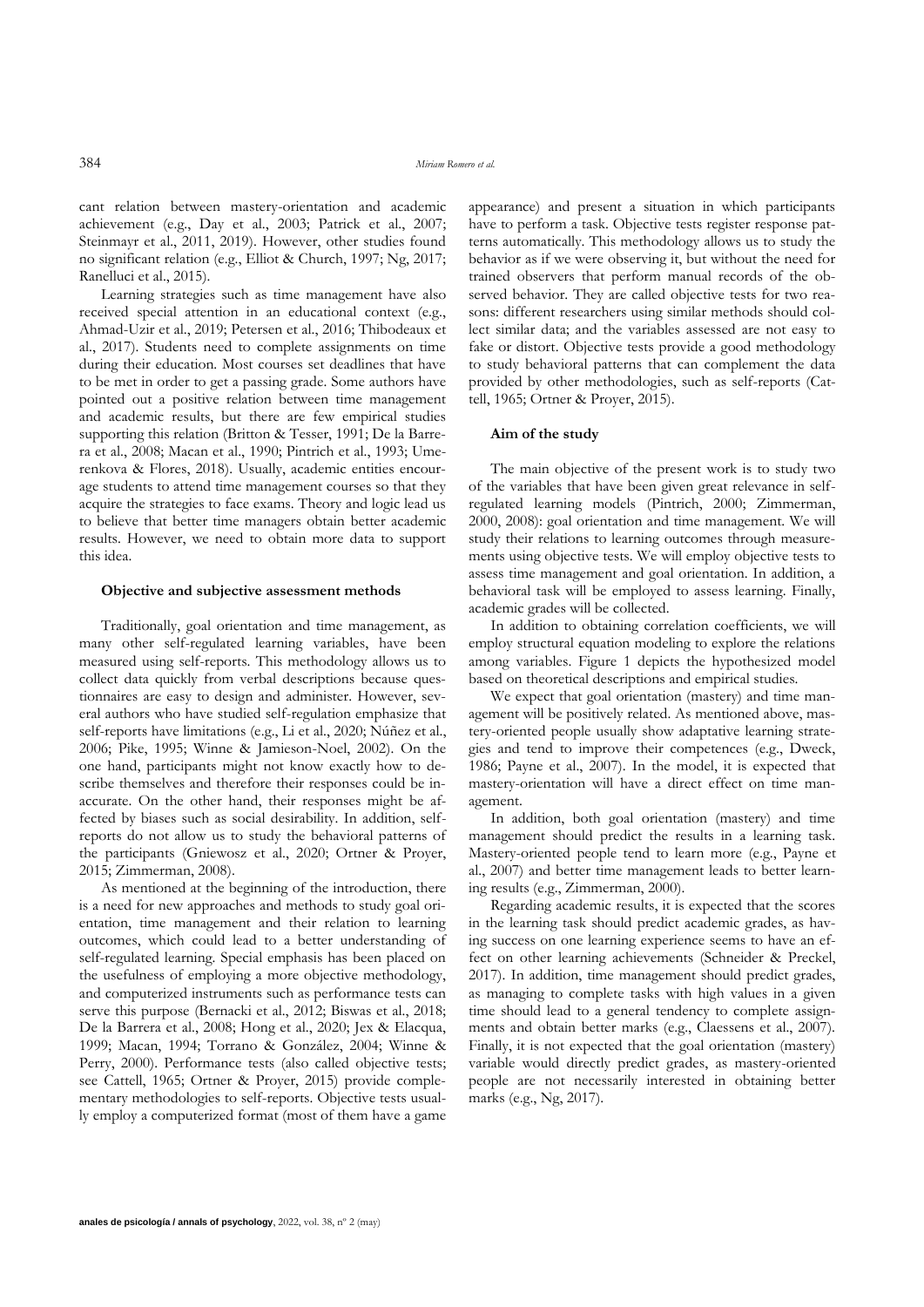

# **Method**

# **Participants**

In order to calculate the minimum sample size required, the algorithm developed by Westland (2010) was employed. We established an anticipated effect of 0.1 (as the effect size for goal orientation and learning strategies seems to be modest; see Bernacki et al., 2012), a desired statistical power level of 0.8, and an alpha level of 0.05. The recommended minimum sample size for the proposed model was 100.

The total number of participants in the study was 204 (21 males and 183 females). They were students from a psychology degree program (age:  $M = 20$ ;  $SD = 3$ ). The participants received course credit for their participation. The study was approved by the research ethics committee of the Autonomous University of Madrid.

# **Instruments**

## *Goal Orientation*

*Mastery Performance-Goal Orientation Test (MP-GOT).* MP-GOT objective test (Romero et al., 2020) measures individuals' mastery- and performance-orientations as described by Eison (1979), Nicholls (1984) and Dweck (1986). To our knowledge, MP-GOT is the only published objective test so far to measure these orientations. Its instructions state that the aim of the test is to get the highest number of points by using a mouse to click on various figures on a computer screen. The screen shows a 15 x 15 matrix (225 squares) with 150 figures randomly distributed (see Figure 2). Figures represent animals, vehicles, fruits and plants. When participants click on a figure, they receive a certain number of points. A category of figures (non-mammal animals) is considered the optimal-figures category, as they provide 9 points each when clicked (the highest number of points). Other categories (e.g., mammals, fruits…) provide 3, 1 or 0 points. It is possible to obtain a high number of points by two different strategies: (a) by restricting the clicks to the category of figures that provide the highest number of points or (b) by clicking on as many different figures as possible without discriminating among the categories. People who follow the first strategy are classified as mastery-oriented (as they are those who try to understand the task and learn the category that provides the highest number of points), whereas people who follow the second strategy are classified as performanceoriented (as they are those who try to achieve the best result, regardless of the level of learning they are achieving). There are 6 training trials and 6 test trials, and each of them lasts 20 seconds.

The goal orientation variable was calculated for each participant as follows: mean score of [(total points over the last six trials) / (total responses in the last six trials)]. The minimum value is close to 2.6 (the expected value of points per click if the categories of figures are ignored). The maximum value is 6.7 (the expected value if only the category items that provide the highest number of points are clicked). This variable is bipolar. Performance-oriented participants will obtain a low score, whereas mastery-oriented participants will obtain a high score.

As a higher value of the variable implies that the participant will be classified as mastery-oriented, in the text, we will name this variable "goal orientation (mastery)".

Romero et al. (2020) demonstrated reliability and validity of MP-GOT. They showed that internal consistency was high ( $\alpha$  = 0.97-0.98) and that MP-GOT has the potential to predict learning. In the present work, reliability of MP-GOT was also high ( $\alpha = 0.97$ ).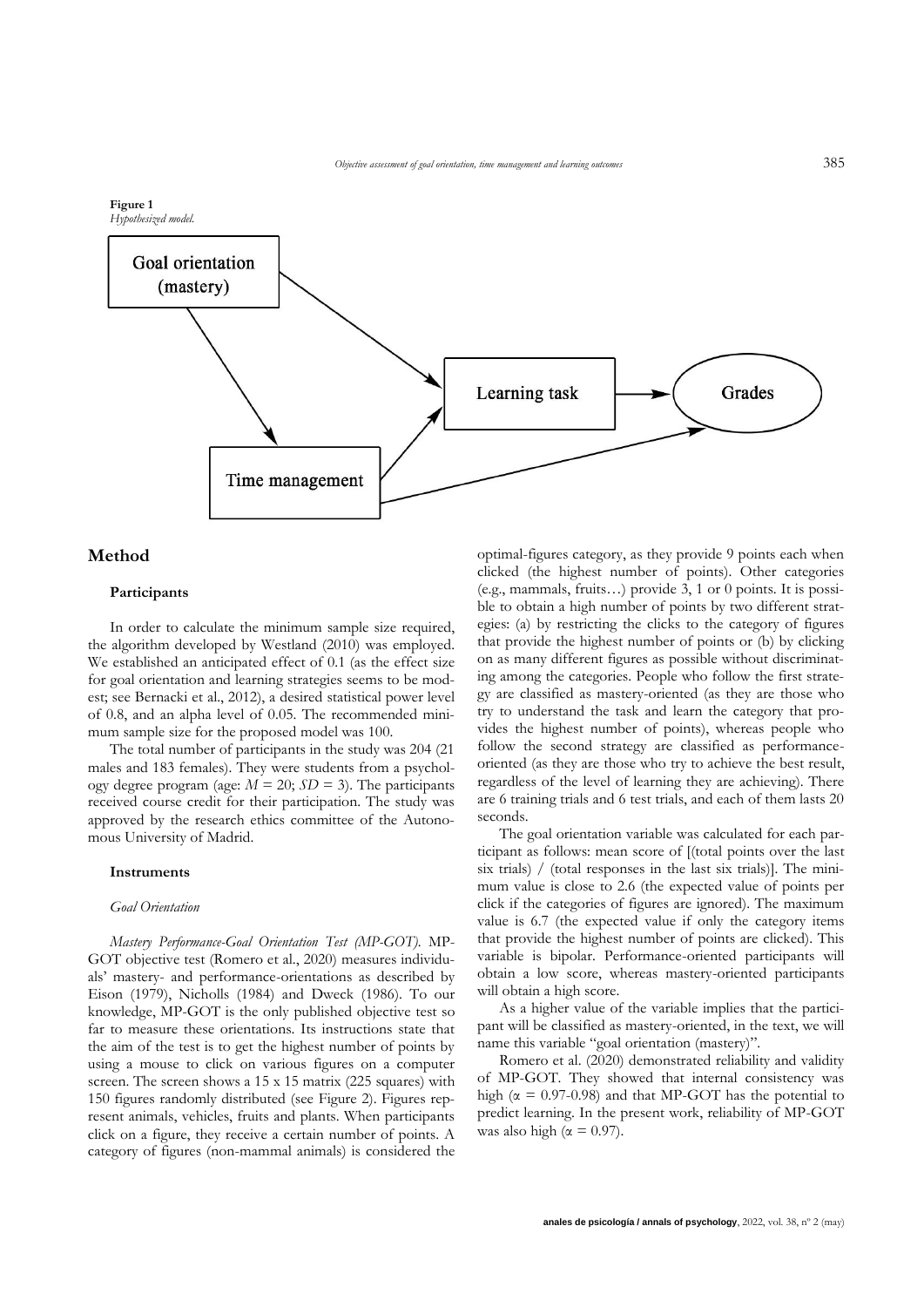386 *Miriam Romero et al.*



# **Figure 2** *Example of a display shown on each trial of the MP-GOT test (Romero et al., 2020).*

### *Time Management*

*My Schedule.* This objective test was designed by Romero et al. (2021) to assess time management behaviors. It is based on the Koch and Keimans' (2002) behavioral decisionmaking theory, one of the theories that is gaining more ground in the time management literature. The task presents a situation in which participants have to complete office activities in a given time to obtain points (i.e., they have to manage their time to achieve a goal). The test was designed to assess time management in adults and included activities that could be familiar for office workers and university contexts (e.g., downloading documents, attending a meeting, working on the computer, etc.; see Romero et al., 2021). Activities have different values depending on the time when they are completed.

Figure 3 shows a sample of the task. It features a schedule page with hours from 9 a.m. to 5 p.m. A red bar that moves from the top to the end of the page represents time passing. There are different icons that represent activities: reading emails, answering calls, working on the computer, attending meetings, downloading documents and having a break (represented by a cup of coffee). Activities are initiated when the participant clicks on the icons. An oval shows the initial points the activity provides. A bar below the icon shows its progression. If participants complete an activity during the hours highlighted, the activity provides twice as many points.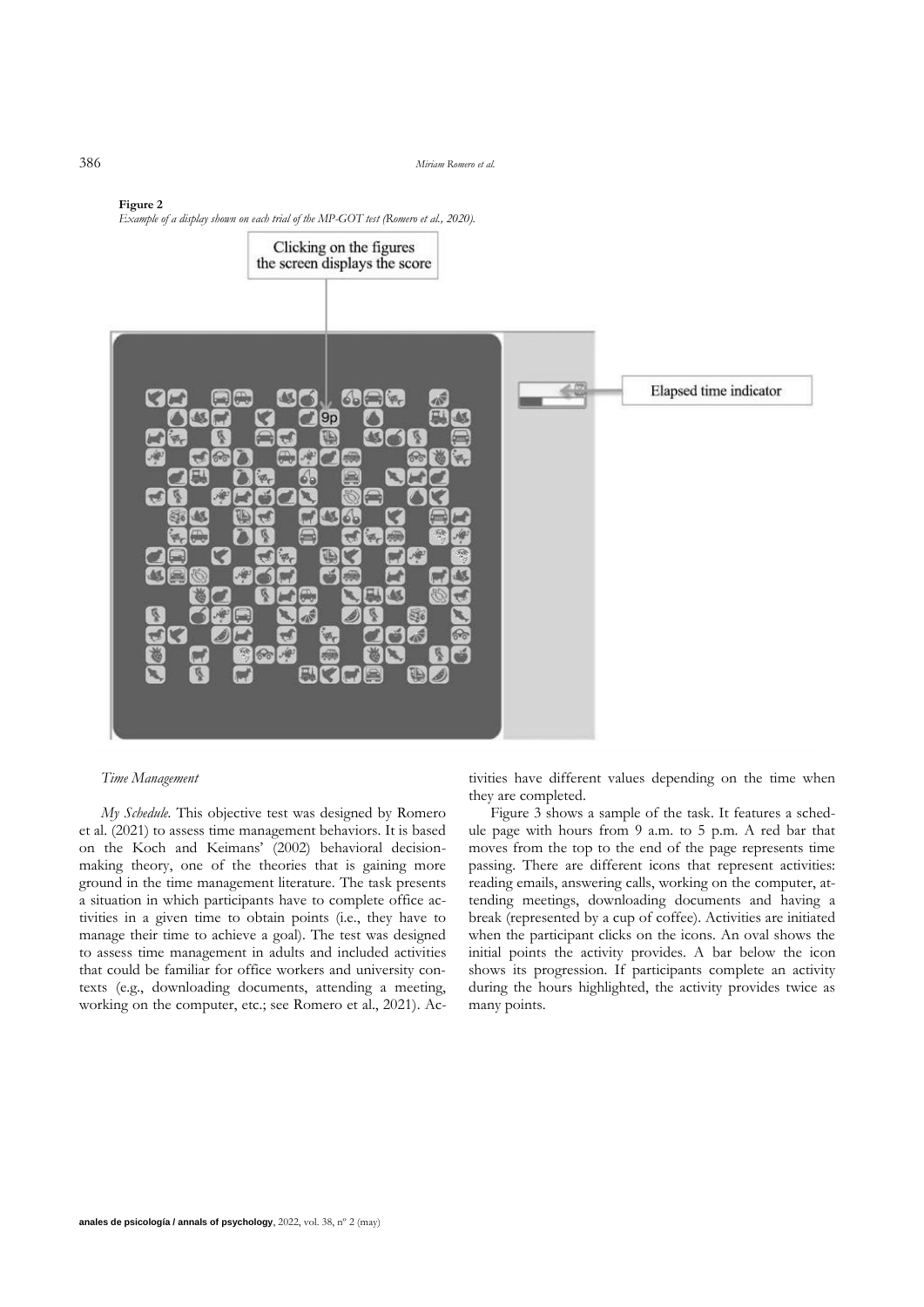*Objective assessment of goal orientation, time management and learning outcomes* 387

#### **Figure 3**

*Example of a display shown on each trial of My Schedule task (Romero et al., 2021).*



When an activity is being completed, the rest of them are not active (so participants cannot click on them), except for downloading documents and answering calls. Downloading documents can be completed "in the background", that is, while another activity is being completed. The "answering calls" icon activates every 5 seconds. If participants click on it while another activity is being completed, it interrupts the task and they do not achieve the points it could have provided. Having a break (cup of coffee) does not provide points,

but if participants click on it, it will halve the time of the next activity clicked. Table 1 describes the value of each activity according to the rules that describe their contingency relations. Participants have to decide which activities to complete and when, in order to obtain a high score. Optimal decisions are those directed to complete the activities that would allow a higher value to be achieved (see values on Table 1) if clicked in the proper time.

#### **Table 1**

*Points awarded by activities of My Schedule.*

|                                    | Time it consumes | Points awarded<br>if completed | Value<br>(Points/Time) | Value if completed on<br>highlighted hours |  |
|------------------------------------|------------------|--------------------------------|------------------------|--------------------------------------------|--|
| Writing emails                     |                  |                                |                        |                                            |  |
| Answering calls <sup>a</sup>       |                  |                                |                        |                                            |  |
| Working on the computer            |                  |                                |                        |                                            |  |
| Attending a meeting                |                  |                                |                        |                                            |  |
| Downloading documents <sup>b</sup> | $1 - 12$         |                                | 12-1                   | $24 - 2$                                   |  |
| Coffee $(break)^c$                 |                  |                                |                        |                                            |  |

<sup>a</sup> Answering calls activates every 5 seconds.

b Downloading documents is available even if another task is being completed. It consumes 1 second if the participant immediately clicks on another activity or up to 12 seconds if he or she clicks on another activity when "downloading documents" ends.

<sup>c</sup> The function of this activity is to halve the time that consumes the next activity that participants click.

*My Schedule* has one training trial and eight test trials. The training trial lasts 120 seconds, and the timing bar goes from the top to the end of the schedule. Test trials last 60 seconds, and the timing bar only reaches half the schedule page (2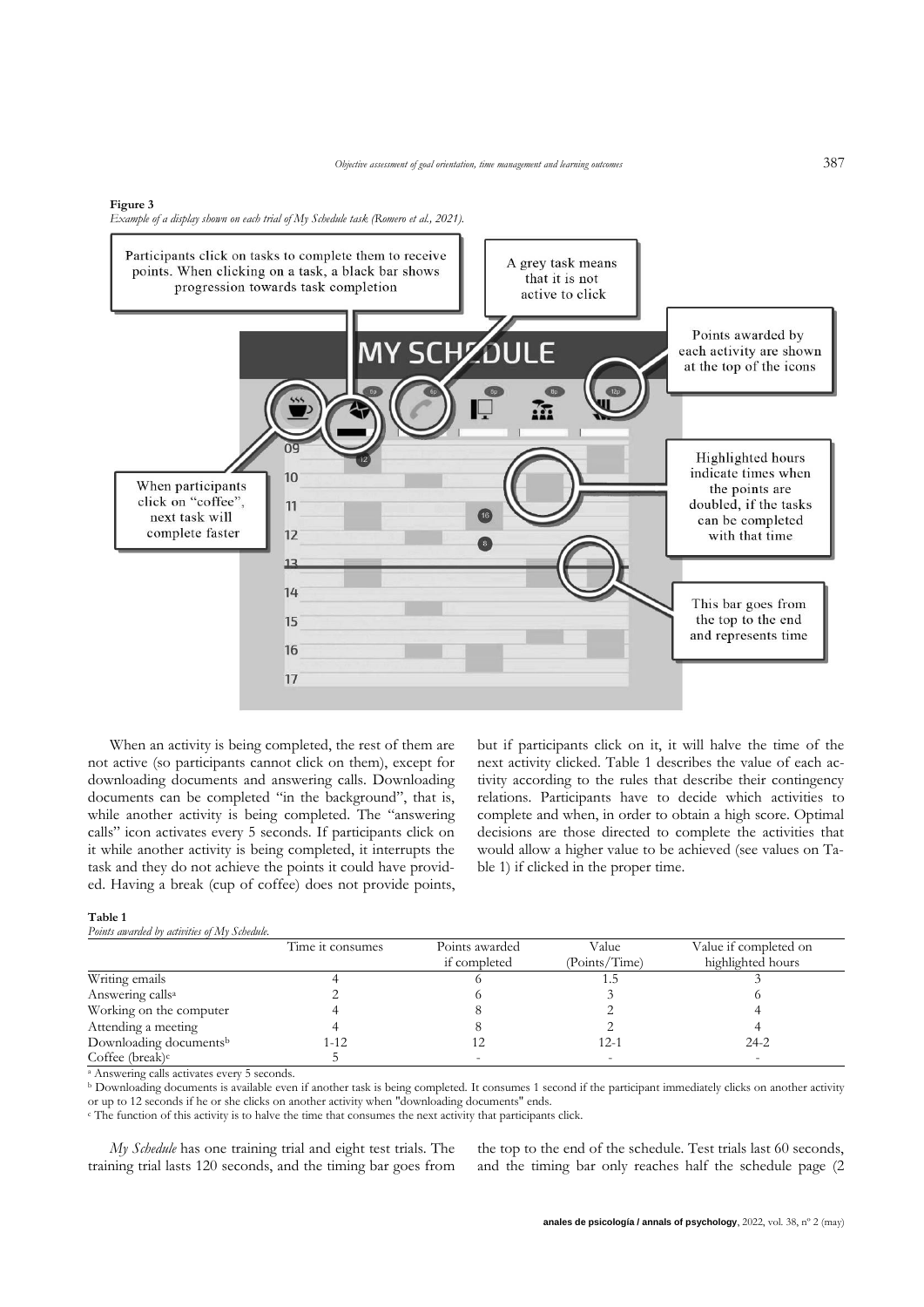p.m.). Participants have to plan and choose the activities while ignoring the last hours.

The time management variable is the mean number of points obtained in test trials. In order to get the highest number of points, participants have to click on the activity that offers more value in a given time and try to do activities at the same time (complete downloading documents while doing another activity). The possible response range is 0-300 points.

*My Schedule* showed high reliability (α = 0.92-0.94; testretest (one month):  $r = .71$ ) and convergence validity (Romero et al., 2021). In the present work, reliability of *My Schedule* was  $\alpha = 0.93$ .

### *Learning Outcomes*

In order to assess learning outcomes, we administered a learning task (*The Safe*) and collected college grades.

*Learning task: The Safe.* To obtain a behavioral measure of learning, we decided to employ an operant learning task designed for adults. We chose to employ *The Safe*; a computerized task based on the Pavlov system task (Santacreu & García Leal, 2000). In the text, we will describe *The Safe* as the

#### **Figure 4**

*Example of a display shown on a trial of The Safe task.*

learning task. It presents a safe with buttons on the screen (see Figure 4). The buttons can show letters or numbers. The aim of the task is to open the safe as quickly as possible by learning which are the key buttons. It has three different phases and each phase has 14 trials. In Phase 1, the safe opens if the participant presses twice on a certain button (e.g., 1, 1). An alarm will go off if he or she does not find the key in 15 seconds. In Phase 2, the safe opens if the participant presses on two different buttons (e.g., 3, 4). The alarm will go off if he or she does not find the key in 20 seconds. In Phase 3, the safe opens if the participant presses two different buttons and twice on one of them (e.g., 6, 6, 7). The alarm will go off if he or she does not find the key in 30 seconds*.* This task assesses if participants learn which key buttons open the safe in the shortest amount of time. The learning variable is assessed on the last two trials of the test. In the Pavlov system task (Santacreu & García Leal, 2000), participants also have to find which are the key numbers. The difference between tasks is that, in the Pavlov system task, when the participants find the key numbers they turn off a sound or a light, whereas in *The Safe*, when the participants open the safe they receive points.



# Elapsed time indicator

The performance on the learning task is calculated as the mean of (Clicks on Keys/Total Number of Clicks)  $\times$  Remaining Time in the last two trials of the test. The response range is 0-30. High values indicate high key learning rates. The safe is opened by focusing the clicks on the key buttons quickly. In the present study, this task showed high reliability. Cronbach's alpha was 0.95.

*Grades form.* Participants had to fill out a form reporting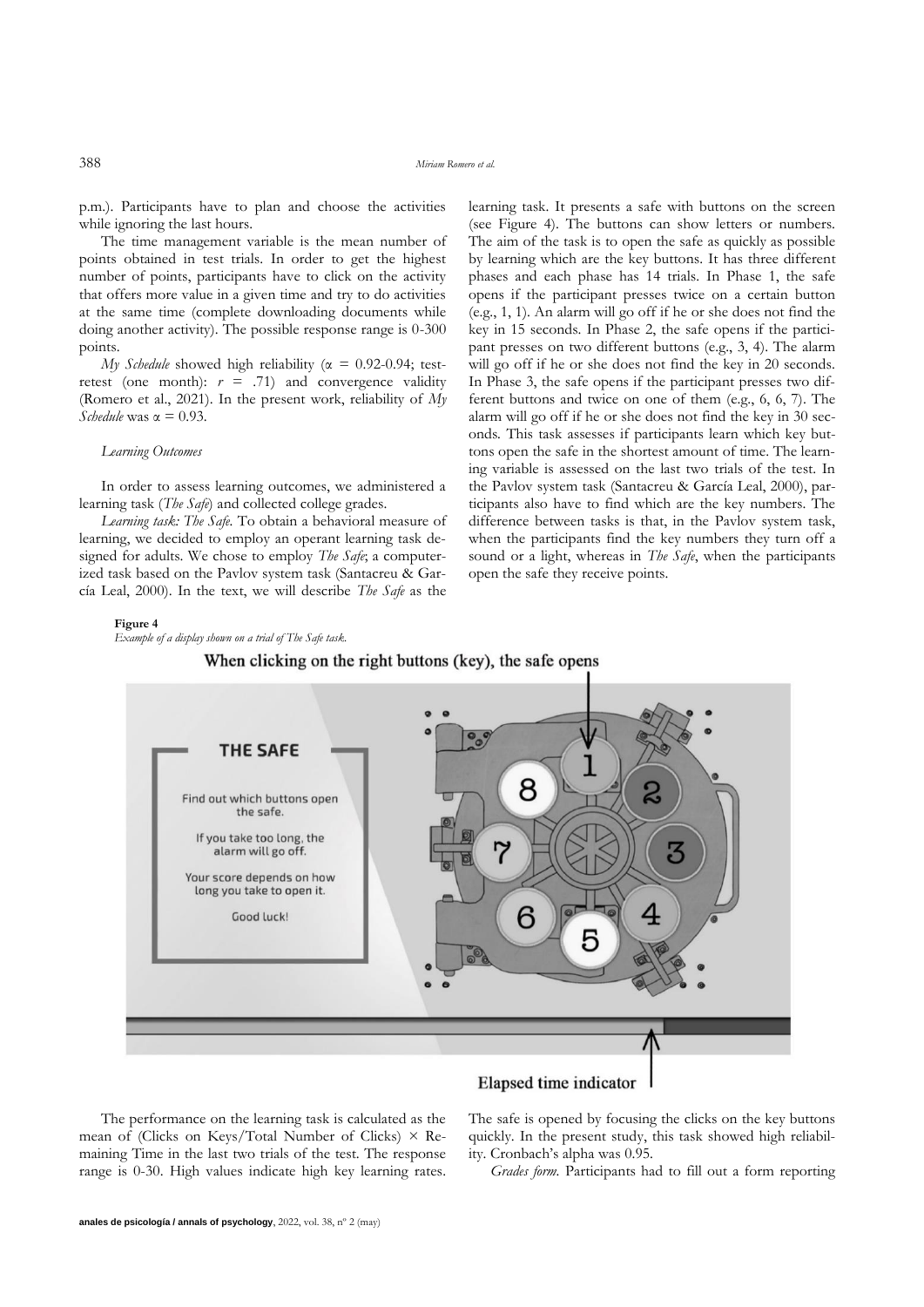their final grades for the term. In addition, they provided a copy of their official transcript to avoid subjectivity when reporting the grades. There were no differences between the grades reported in the form and the grades of the official transcript. The academic grades collected were those that were mandatory and most related to math and science (as most of the previous works collect data for these types of subjects): neuroscience and methodology grades. The grades have a range between 0-10.

### **Procedure**

Participants first signed an informed consent document that included permission to use their anonymous data for research purposes. They had access to an online server by using a secure identification and password and completed the computerized tests on an individual computer. At the beginning of the academic year, they first completed MP-GOT. After completing it, they were provided access to complete *My Schedule*. At the end of the academic year, the participants completed *The Safe*. After completing it, they were provided the link to an online form to submit their academic grades. The participants provided their grades and a photocopy of the official transcript. Two psychologists checked that there were no differences between the grades and the official transcript. Participants received a course credit only if they completed all the tests and sent their grades. We believe that this

# procedure ensured that all participants finished the tests and provided their marks. Finally, data analyses were performed using SPSS 26 and AMOS 26.

# **Results**

### **Structural Equation Model**

The proposed model was tested using AMOS 26. Figure 5 shows the structural model. Goal orientation (mastery) has a direct and significant effect on time management ( $p =$ .001). The effect of goal orientation (mastery) is  $\beta$  = .22 and explains 5% of the variance of time management. The scores of the learning task receive a direct and significant effect from goal orientation (mastery;  $p \leq .001$ ) and from time management (*p* < .001). Both goal orientation (mastery; *β* = .24) and time management ( $\beta$  = .23) have a similar effect on the scores of the learning task and explain 14% of the variance of the scores of the learning task. As seen in Figure 5, "grades" is a latent variable obtained based on methodology and neuroscience grades. The learning task has a significant effect on grades ( $p = .002$ ). Time management also has a significant direct effect on grades  $(p = .02)$ . The effect on grades from the learning task is  $\beta$  = .28. The effect on grades from time management is  $\beta = .21$ . In this model, 15% of the variance of grades is explained.

### **Figure 5**

*Model of the relations between goal orientation, time management and learning outcomes*

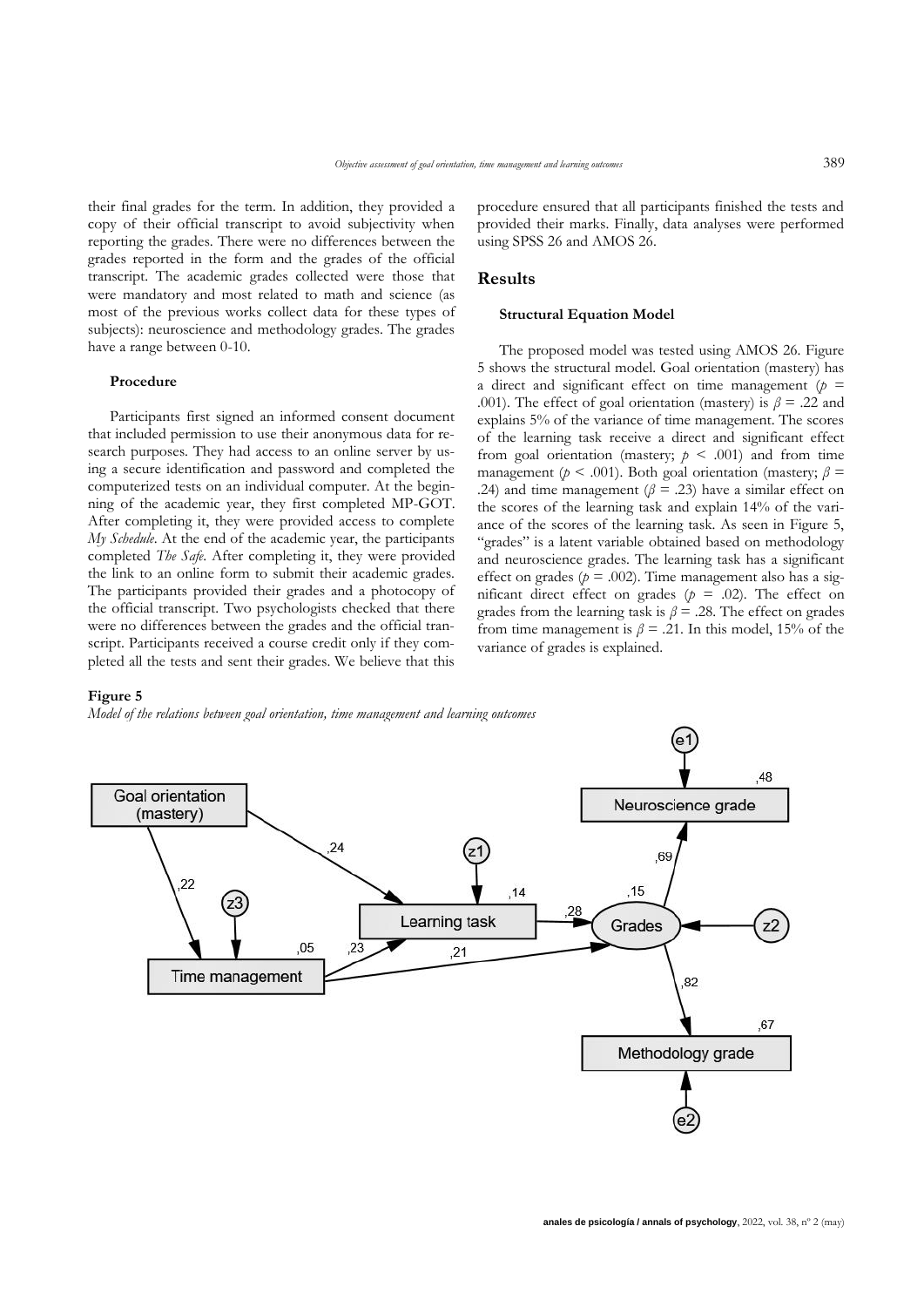The model provides a good fit to the data, as the Chisquare was not significant ( $\chi^2 = 3.66$ , df = 3;  $p = .30$ ). The other indices also showed acceptable fits. The value of the index based on Chi-square/degrees of freedom (CMIN/df) was 1.22 (values below 2 represent adequate fit; Byrne, 1994). The Root Mean Square Error of Approximation (RMSA) value was .03 (a value below .05 indicates a good fit; Browne & Cudeck, 1989). The Normed Fit Index (NFI) value was .97. The Comparative Fit Index (CFI) value was .99 (NFI and CFI values over .90 means acceptable fit (Byrne, 1994).

### **Correlations**

Table 2 depicts the correlations between the variables measured. Results showed a significant positive relation be-

tween goal orientation (mastery) and time management, although the strength is relatively small ( $r = .22$ ;  $p = .002$ ). On the other hand, the scores of the learning task (*The Safe*) were significant and positively correlated with goal orientation (mastery; .29;  $p < .001$ ) and time management ( $r = .28$ ;  $p <$ .001). Regarding academic grades, time management showed a positive significant relation with both neuroscience (*r* =.18;  $p \leq .01$ ) and methodology ( $r = .25$ ;  $p \leq .001$ ) grades. Goal orientation (mastery) showed a positive relation with neuroscience grade  $(r = .20; p = .004)$  but did not show a significant relation with methodology grade. The scores of the learning task were significant and positively correlated with both neuroscience  $(r = .25; p < .01)$  and methodology  $(r = .25; p < .01)$ .30;  $p \leq .001$ ) grades. Finally, correlation between both grades was strong, significant and positive  $(r = .57; p < .001)$ .

**Table 2**

*Correlations between goal orientation (mastery), time management, learning and grades*

|           | Time management   |            |         | Learning Neuroscience Methodology |
|-----------|-------------------|------------|---------|-----------------------------------|
|           | (My Schedule)     | (The Safe) | grade   | grade                             |
|           |                   |            |         |                                   |
| $.22**$   |                   |            |         |                                   |
| $.29**$   | $.28**$           |            |         |                                   |
| $.20**$ . | $.18**$           | $.25***$   |         |                                   |
| $.13\,$   | $.25**$           | $.30**$    | $.57**$ |                                   |
|           | (mastery; MP-GOT) |            |         |                                   |

 $*_{p} < .05$  $**_p < .01$ 

# **Discussion**

Self-regulated learning models attempt to represent proactive behaviors that are beneficial for learning. Authors such as Pintrich (2000) and Zimmerman (2000, 2008) have underlined in their models the relevance of goal orientation and time management. In addition, several others (e.g., Hong et al., 2020; Panadero, 2017; Torrano & González, 2004; Winne & Perry, 2000) have highlighted the need to study selfregulated learning using new approaches and methods. From a behavioral approach, in the present work we aimed to study the relation between goal orientation, time management and learning outcomes through the use of objective tests.

Based on the literature review, we hypothesized a model regarding the relations between goal orientation, time management and learning outcomes. The results showed that the model fits the data, and the findings are in accordance with the reviewed literature. The model shows that objective measures of goal orientation (mastery) have a significant direct effect on objective measures of time management. Goal orientation and time management play important roles when people engage in learning activities. Self-regulated learning models are based on the assumption that learners establish a goal and actively direct their behavior to achieve it. Usually, goals should be achieved within a specified period of time, so learners have to manage their time efficiently in order to succeed (Efklides, 2011; Pintrich, 2000; Zimmerman, 1996).

**anales de psicología / annals of psychology**, 2022, vol. 38, nº 2 (may)

Mastery-oriented people tend to use adaptative learning strategies and improve their skills (Bernacki et al., 2012; Day et al., 2003; Dweck, 1986; Payne et al., 2007; Ranelluci et al., 2015), which would favor their time management competence to be higher.

The model also shows that objective measures of goal orientation (mastery) have an effect on academic performance, but indirectly, through learning. Mastery-oriented students would be more motivated to learn, but are not as interested or concerned about grades (Ng, 2017; Ranelluci et al., 2015). However, their attempts to learn should have a positive impact on academic grades. These students will have to perform tasks in the process, they will improve their competences, and even if they were not necessarily interested in improving their grades, their learning process could be translated into better academic grades.

On the other hand, the model shows that objective measures of time management are related to learning and academic performance directly. This result is also in line with the reviewed literature, which highlights that time management strategies tend to promote better learning outcomes (e.g., Britton & Tesser, 1991; Macan et al., 1990; Pintrich et al., 1993). People who are able to complete high-value tasks efficiently are those who are also able to achieve higher levels of learning. In addition, to be successful in the educational system it is necessary for students to complete tasks within a deadline. Thus, showing efficient time management behaviors has a direct effect on grades.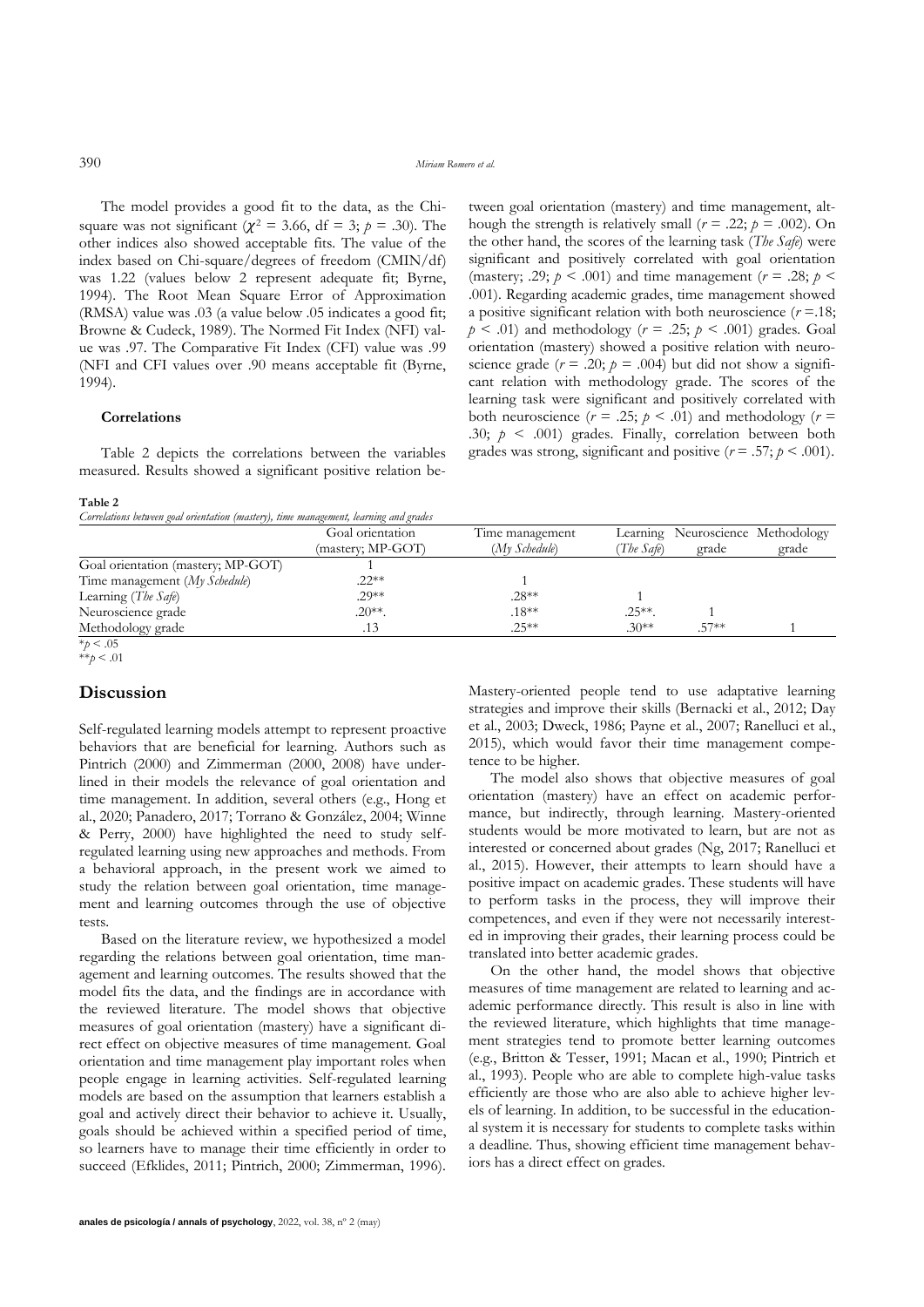Finally, the grades variable received an effect from the learning task. This result is in line with the assumption that learning experiences have an effect on other learning achievements (Schneider & Preckel, 2017). In general, the coefficients obtained in the model are low (.21 to .28) but are higher than the values obtained in previous works, which are usually about .10 or less (see Bernacki et al., 2012).

In the present work, we have focused on goal orientation and time management, and we have demonstrated that our behavioral measures of self-regulated learning variables are related to learning outcomes. Our aim was to verify the existence of this relation by obtaining measurements through objective tests. The present findings provide empirical support for self-regulated learning models and warrant further exploration of self-regulation from a behavioral approach.

In addition, our results complement the data offered in previous empirical studies, which have predominantly employed self-report measures. Previous studies have shown that self-reported mastery orientation is positively related to self-reported time management  $(r = .39-48;$  Luo et al., 2011; Magno, 2012; Ranelluci et al., 2015; Won et al., 2018). The present study complements previous ones by showing that a behavioral measure of mastery-orientation is positively related to time management behaviors  $(r = .22)$ . In this case, the correlation value found from objective measurements is lower than those found from self-reports. It seems that the relation between verbal descriptions might be stronger than the relation between manifested behaviors.

On the other hand, previous works have shown that selfreported time management is positively related to academic outcomes (*r* = .20-39; Britton & Tesser, 1991; De la Barrera et al., 2018; Macan et al., 1990; Pintrich et al., 1993), and our work shows that when we measure time management behaviors through an objective test, we also find a positive relation with academic achievement  $(r = .18-25)$ .

Psychological assessment guidelines indicate that it is necessary to use different methods to provide a more complete understanding of a construct (Fernández-Ballesteros et al., 2001). Objective tests and self-reports are complementary, as they measure different aspects of the same variable. Self-reports measure people's verbal synthesis of their behavior, whereas objective tests collect the synthesis of the person's learning history (Ortner & Proyer, 2015; Santacreu et al., 2002). They are not competing measures, and we are not suggesting that one is better than the other. Instead, out results complement those of self-reports, and we aim to add them to the effort of providing a more complete view of the variables studied.

When it comes to the relation between goal orientation (mastery) and academic grades, we did not expect to find a significant relation. Our results show that the relation between goal orientation (mastery) and the methodology grade was not significant. In contrast, the relation between goal orientation (mastery) and neuroscience grade was positive and significant (.20). Some studies that have employed selfreports have also found an absence of significant relations between mastery-orientation and academic achievement (e.g., Elliot & Church, 1997; Ng, 2017; Ranelluci et al., 2015), and the studies that have obtained significant relations have found values similar to the value reported in the present work (*r* = .11-.22; Patrick et al., 2007). Our findings support the assumption that mastery-orientation might not always result in the achievement of higher grades (Ng, 2017; Ranelluci et al., 2015). Our aim was not to determine whether any specific types of verbal descriptions or behavioral patterns are more predictive of the relation between mastery-orientation and academic grades. To improve this prediction, it would be appropriate to conduct new studies that include other variables that are relevant to academic performance (e.g., intelligence level).

When examining the correlation between the scores of the behavioral learning task (*The Safe*) and academic grades, we found low to moderate values (.25 and .30). They are not exactly the same measure: *The Safe* task requires learning which keys open a safe before an alarm goes off, whereas academic grades include the grades obtained doing essays and examinations. However, we should expect them to be positively related, as indeed they are.

When assessing learning by using the behavioral learning task (*The Safe*), goal orientation (mastery) showed a significant positive correlation. Mastery-orientation could promote higher learning in this task, as mastery-oriented people are interested in learning and tend to consider tasks as challenges. On the other hand, time management also showed a positive significant relation with the scores on the learning task. In this task, participants have to manage their time and find the key in the shortest time if they do not want the alarm to go off. Therefore, time management skills could also promote higher learning in the learning task.

The theoretical implications of our work are summarized as follows. The findings provide empirical support for the self-regulated learning models. Results show that there is a significant relation between mastery-orientation and time management measured objectively, which justifies their joint consideration in self-regulated learning models. Masteryorientation and time management have been found to predict learning-related outcomes. When students show a mastery-orientation, they tend to manage their time better, and it is observed an effect on learning outcomes, such as performance on a learning task and academic grades. The findings also provide confirmation for theories that study goal orientation and time management independently of these models, especially for the latter since, as indicated in the introduction, there are relatively few studies exploring the importance of time management skills. Furthermore, increased relevance of our findings arises from the fact that these results have been based on objective tests. To our knowledge, this is the first work to employ objective tests to assess the relation between time management, goal orientation and learning outcomes. We have addressed the need for new measures to assess these variables (e.g., Bernacki et al., 2012; Macan, 1994; Panadero, 2017). Results complement the information obtained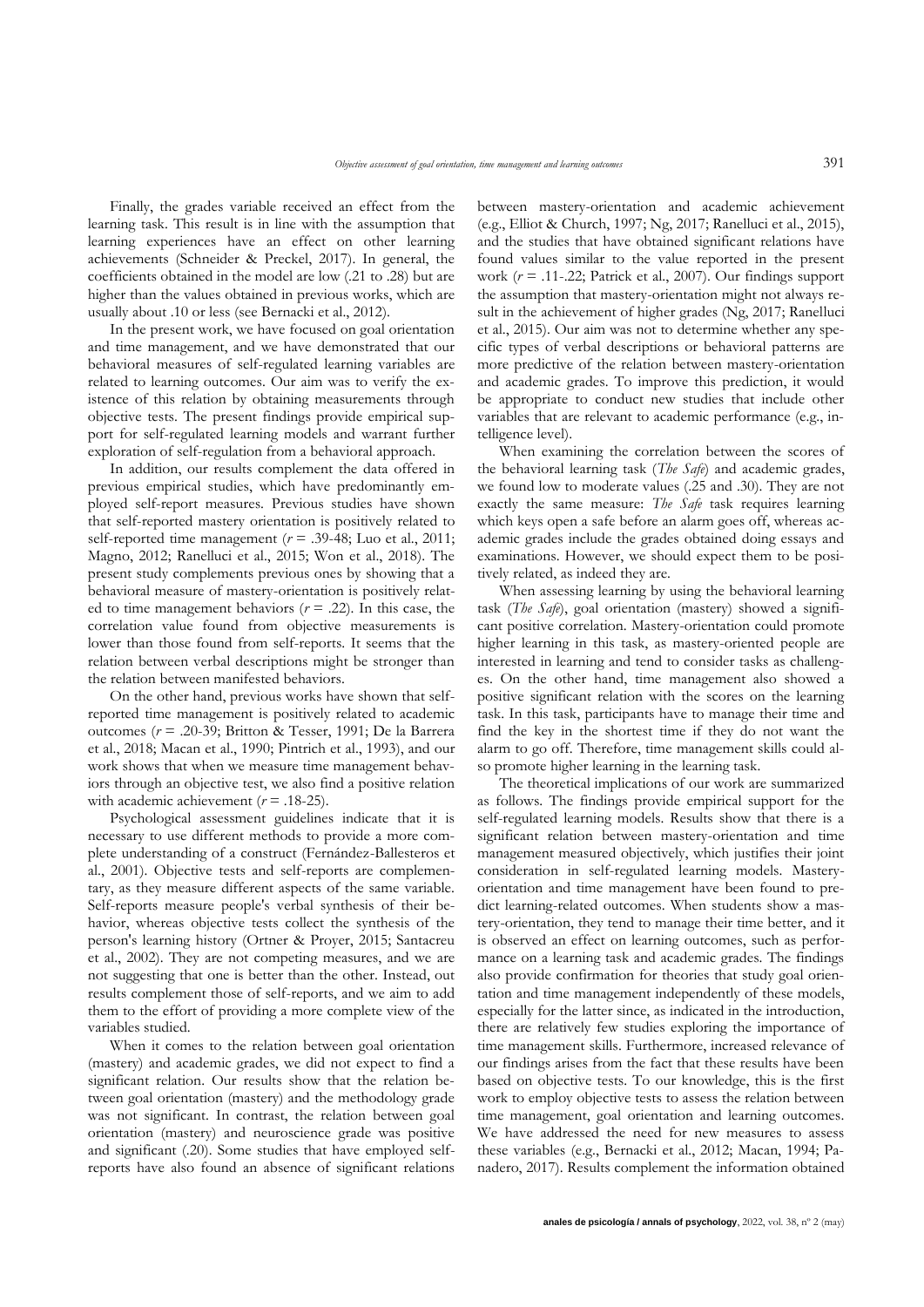from other studies that have assessed these variables using less objective measures (e.g. Britton & Tesser, 1991; Luo et al., 2011; Magno, 2012; Ranelluci et al., 2015; Steinmayr et al., 2011, 2019; Won et al., 2018) and contribute to obtaining a more comprehensive understanding of self-regulated learning. The data obtained from the verbal description of behavior and from objective measures allow us to study different facets of the same construct. The advantage of the latter is that they are objective for participants and free from inaccurate or distorted descriptions.

The present study also has practical implications. The findings indicate that mastery-oriented people are those who manage their time better, while performance-oriented people often find it more difficult to manage their time efficiently. Thus, performance-oriented students could be those who would benefit most from training programs to improve time management. On the other hand, the fact that time management has a direct effect on learning and academic grades implies that this variable should continue to receive attention in the educational field. Although more research is needed, time management training is likely to be beneficial in achieving better educational outcomes. In any case, it would be of interest to promote a mastery-orientation in educational contexts, as this type of orientation could promote higher levels of learning. To promote a mastery-orientation, it is appropriate for students to focus on understanding the process, instead of on the final outcome. If students make an effort to understand the process, this will have an indirect impact on the outcomes, through learning. The objective tests employed here may be used as complementary measures to selfreports and other methodologies to provide a more comprehensive assessment of goal orientation and time management, which could benefit educational programs.

We hope that our work will serve as a starting point to encourage further research. In future studies, the inclusion of other variables in the model could be considered. We propose that, for future studies, it could be interesting to add to the model variables such as help-seeking and cooperation, since self-regulation models also emphasize that these varia-

# **References**

- Acarla, G., & Bilgiç, R. (2010). A validation study of goal orientations and self-efficacy scales. *Perceptual and Motor Skills*, *111*(3), 735-748. https://doi.org[/10.2466/07.08.14.20.PMS.111.6.735-748](https://doi.org/10.2466%2F07.08.14.20.PMS.111.6.735-748)
- Ahmad-Uzir, N., Gašević, D., Matcha, W., Jovanović, J., & Pardo, A. (2019). Analytics of time management strategies in a flipped classroom. *Journal of Computer Assisted Learning.* <https://doi.org/10.1111/jcal.12392>
- Ames, C., & Archer, J. (1988). Achievement goals in the classroom: Students' learning strategies and motivation processes. *Journal of Educational Psychology, 80*(3), 260–267[. https://doi.org/10.1037/0022-0663.80.3.260](https://psycnet.apa.org/doi/10.1037/0022-0663.80.3.260) Atkinson, J.W. (1964). *An Introduction to Motivation*. Van Nostrand.
- Bandalos, D. L. (2006). The use of monte carlo studies in structural equation modeling research. In G. R. Hancock & R. O. Mueller (Eds.), *Structural Equation Modeling: A Second Course* (pp. 385–426). Information Age.
- *Theory*. Prentice-Hall.
- script] Stanford University, Stanford, CA.

- Bandura, A. (1986). *Social Foundations of Thought and Action: A Social Cognitive*
- Bandura, A. (1995). *Self-efficacy: The exercise of control.* [Unpublished manu-

**anales de psicología / annals of psychology**, 2022, vol. 38, nº 2 (may)

bles have an effect on students' achievement (e.g., Pintrich, 2000; Zimmerman, 2000). Nevertheless, we should not forget that the inclusion of multiple variables can make it difficult to interpret the results (see Bandalos, 2006).

On the other hand, in future studies, it will be necessary to continue exploring learning outcomes to determine if the present model can be supported in other contexts. It would be appropriate to obtain learning indicators from tasks different than the one employed in here. In our work, we employed *The Safe,* a task that allows us to observe and register students' performance. It represents a specific artificial situation of a certain complexity. It would be appropriate to conduct future studies using *The Safe,* but also other operant learning tasks, such as the *Treasure Forest* task (see Romero et al. 2020). Future studies should also explore other academic achievement in other disciplines as well, perhaps by collecting overall Grade Point Averages.

Finally, it is important to point out that the main limitation of this work relates to the generalization of the results. The participants are psychology students and the sample consisted of an unequal percentage of women and men. In order to know whether these data are generalizable, it would be necessary to replicate this study with samples of students from different educational levels and areas, and in which the percentage of women and men is balanced.

In short, the greatest achievement of this work lies in the use of objective measures to study goal orientation and time management objectively. To date, we have not found any studies that employ objective tests to measure the variables studied in this work. We encourage researchers to employ objective measures to broaden our knowledge about the role of goal orientation and time management in learning activities.

**Conflict of interest.-** The authors of this article declare no conflict of interest.

**Financial support.-** No funding.

- Bernacki, M. L., Byrnes, J. P., & Cromley, J. G. (2012). The effects of achievement goals and self-regulated learning behaviors on reading comprehension in technology-enhanced learning environments. *Contemporary* Educational Psychology, 37(2), 148-161. *temporary Educational Psychology*,  $37(2)$ , https://doi.org/10.1016/j.cedpsych.2011.12.001.
- Biswas, G., Baker, R. S., & Paquette, L. (2018). Data mining methods for assessing self-regulated learning. In D. H. Schunk & J. A. Greene (Eds.), *Handbook of Self-Regulation of Learning and Performance* (pp. 388–403). Routledge/Taylor & Francis Group.
- Britton, B.K., & Tesser, A. (1991). Effects of time-management practices on college grades. *Journal of Educational Psychology, 83*(3), 405-410. https://doi.org/10.1037/0022-0663.83.3.405
- Browne, M. W., & Cudeck, R. (1992). Alternative ways of assessing model<br>fit. Sociological Methods  $\stackrel{\leftrightarrow}{\sim}$  Research, 21(2), 230–258. fit. Sociological Methods & Research, 21(2), https://doi.org[/10.1177/0049124192021002005](https://doi.org/10.1177/0049124192021002005)
- Byrne, B. M. (1994). *Structural Equation Modeling with EQS and EQS/Windows: Basic Concepts, Applications, and Programming*. Sage.
- Cattell, R.B. (1965). *The Scientific Analysis of Personality*. Penguin Books.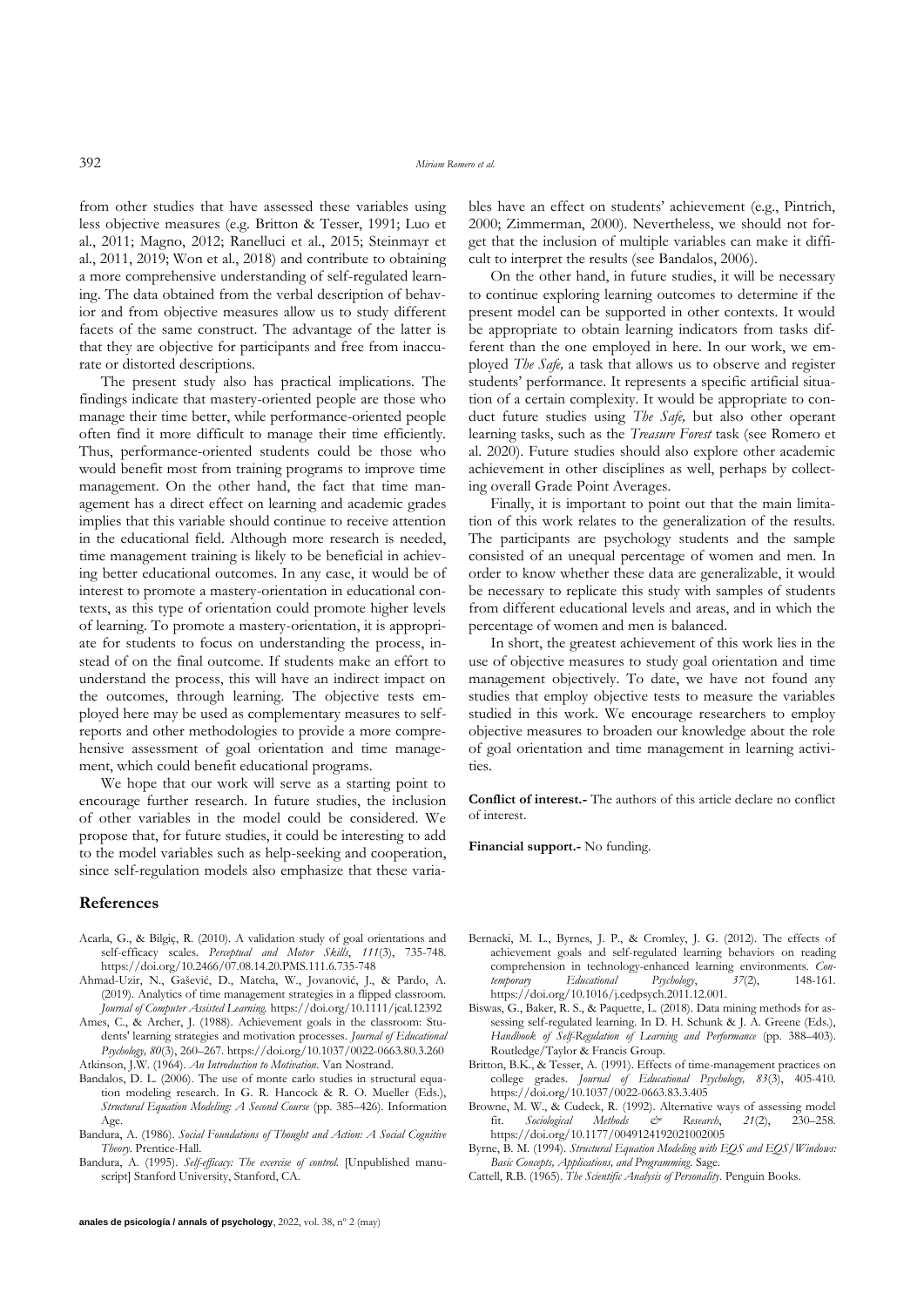- Claessens, B. J., Van Eerde, W., Rutte, C. G., & Roe, R. A. (2007). A review of the time management literature. *Personnel Review*, *36*(2), 255-276. https://doi.org/10.1108/004 83480710726136
- Day, E. A., Radosevich, D. J., & Chasteen, C. S. (2003). Construct-and criterion-related validity of four commonly used goal orientation instru-<br>ments. *Contemporary* Educational Psychology, 28(4), 434-464. ments. *Contemporary Educational Psychology*, [https://doi.org/10.1016/S0361-476X\(02\)00043-7](https://doi.org/10.1016/S0361-476X(02)00043-7)
- De la Barrera, M. L., Donolo, D. S., & Rianudo, M. C. (2008). Ritmo de estudio y trayectoria universitaria [Pace study and university trajectory].<br>
Anales de Psicología/Annals of Psychology, 24(1), 9-15. *Anales de Psicología/Annals of Psychology*, *24*(1), 9-15. https://www.redalyc.org/pdf/167/16724102.pdf
- Deci, E. L., & Ryan, R. M. (1985). The general causality orientations scale: Self-determination in personality. *Journal of Research in Personality, 19*, 109-134. doi: 10.1016/0092-6566(85)90023-6.
- Dweck, C. S. (1986). Motivational processes affecting learning. *American Psy*[https://doi.org/10.1037/0003-](https://doi.org/10.1037/0003-066X.41.10.1040) [066X.41.10.1040](https://doi.org/10.1037/0003-066X.41.10.1040)
- Efklides A. (2011). Interactions of metacognition with motivation and affect in self-regulated learning: the MASRL model. *Educational Psychology. 46*(1) 6–25. https://doi.org/10.1080/00461520.2011.538645
- Eison, J. A. (1979). *The development and validation of a scale to assess different student orientations towards grades and learning*. University of Tennessee.
- Elliot, A. J. (2005). A conceptual history of the achievement goal construct. In A. J. Elliot & C. S. Dweck (Eds.), *Handbook of Competence and Motivation* (pp. 52-72). Guilford Publications.
- Elliot, A. J., & Church, M. A. (1997). A hierarchical model of approach and avoidance achievement motivation. *Journal of Personality and Social Psychology, 72*(1), 218–232. https://doi.org/10.1037/0022-3514.72.1.218
- Elliot, A. J., McGregor, H. A., & Gable, S. (1999). Achievement goals, study strategies, and exam performance: a mediational analysis. *Journal of Educational Psychology, 91*(3), 549-563. [https://doi.org/10.1037/0022-](https://psycnet.apa.org/doi/10.1037/0022-0663.91.3.549) [0663.91.3.549](https://psycnet.apa.org/doi/10.1037/0022-0663.91.3.549)
- Fernández-Ballesteros, R., De Bruyn, E. E. J., Godoy, A., Hornke, L. F., Ter Laak, J., Vizcarro, C., Westhoff, K., Westmeyer, H., & Zaccagnini, J. L. (2001). Guidelines for the Assessment Process (GAP): A proposal for discussion. *European Journal of Psychological Assessment, 17*(3), 187–200. [https://doi.org/10.1027/1015-5759.17.3.187](https://psycnet.apa.org/doi/10.1027/1015-5759.17.3.187)
- Gniewosz, G., Ortner, T. M., & Scherndl, T. (2020). Personality in Action: Assessing Personality to Identify an "Ideal" Conscientious Response Type with Two Different Behavioural Tasks. *European Journal of Personality.* <https://doi.org/10.1002/per.2296>
- Hong, W., Bernacki, M. L., & Perera, H. N. (2020). A latent profile analysis of undergraduates' achievement motivations and metacognitive behaviors, and their relations to achievement in science. *Journal of Educational Psychology, 112*(7), 1409–1430[. https://doi.org/10.1037/edu0000445](https://psycnet.apa.org/doi/10.1037/edu0000445)
- Jex, S. M., & Elacqua, T. C. (1999). Time management as a moderator of relations between stressors and employee strain. *Work & Stress, 13*(2), 182-191. https://doi.org/10.1080/026783799296138
- Koch, C. J., & Kleinmann, M. (2002). A stitch in time saves nine: behavioural decision-making explanations for time management problems. *European Journal of Work and Organizational Psychology*, *11*(2), 199-217. <https://doi.org/10.1080/13594320244000120>
- Li, Q., Baker, R., & Warschauer, M. (2020). Using clickstream data to measure, understand, and support self-regulated learning in online courses*. The Internet and Higher Education, 100727.* https://doi.org/10.1016/j.iheduc.2020.100727
- Luo, W., Paris, S. G., Hogan, D., & Luo, Z. (2011). Do performance goals promote learning? A pattern analysis of Singapore students' achievement goals. *Contemporary Educational Psychology*, *36*(2), 165-176. https://doi.org/10.1016/j.cedpsych.2011.02.003
- Macan, T. H. (1994). Time management: test of a process model. *Journal of Applied Psychology, 79*(3), 381-391. https://doi.org/10.1037/0021- 9010.79.3.381
- Macan, T. H., Shahani, C., Dipboye, R. L., & Phillips, A. P. (1990). College students' time management: Correlations with academic performance and stress. *Journal of Educational Psychology, 82*(4)*,* 760-768. https://doi.org/10.1037/0022-0663.82.4.760
- Magno, C. (2012). Assessing students' study strategies and achievement goals. *The International Journal of Educational and Psychological Assessment*, *12*(1), 108-131[. https://bit.ly/33rbG5g](https://bit.ly/33rbG5g)
- Miller, B. J. (2004). *Examining the avoidance subscales of the achievement goal questionnaire*. James Madison University.
- Morrone, A. S., & Schutz, P. A. (2000). Promoting achievement motivation. In K. M. Minke & G. C. Bear (Eds), *Preventing School Problems-Promoting School Success: Strategies and Programs that Work* (pp. 143-169). National Association of School Psychologists.
- Ng, C. (2017). Distance learners' multiple goals, learning and achievement in different learning situations. *Distance Education*, *38*(1), 37-58. <https://doi.org/10.1080/01587919.2017.1298981>
- Nicholls, J. G. (1984). Achievement motivation: Conceptions of ability, subjective experience, task choice, and performance. *Psychological Review, 91*(3)*,* 328-346[. https://doi.org/10.1037/0033-295X.91.3.328](https://doi.org/10.1037/0033-295X.91.3.328)
- Núñez, J. C., Solano, P., González-Pienda, J. A., & Rosário, P. (2006). Evaluación de los procesos de autorregulación mediante autoinforme. [Assessing self-regulation proccesses through a self-report] *Psicothema*, *18*(3), 353-358. https://bit.ly/3c2btZl
- Ortner, T. M., & Proyer, R. T. (2015). Objective personality tests. In T. M. Ortner & F. J. R. Van de Vijver (Eds.), *Behavior-Based Assessment in Psychology* (pp. 133-149). Hogrefe.
- Panadero E. (2017). A review of self-regulated learning: Six models and four directions for research. Frontiers in Psychology, 8, 422. directions for research. *Frontiers in* https://doi.org/10.3389/fpsyg.2017.00422
- Patrick, H., Ryan, A. M., & Kaplan, A. (2007). Early adolescents' perceptions of the classroom social environment, motivational beliefs, and engagement. *Journal of Educational Psychology*, *99*(1), 83-98. 3299323
- Payne, S. C., Youngcourt, S. S., & Beaubien, J. M. (2007). A meta-analytic examination of the goal orientation nomological net. *Journal of Applied Psychology, 92*(1), 128-150[. https://doi.org/10.1037/0021-9010.92](https://doi.org/10.1037/0021-9010.92)
- Petersen, A., Craig, M., Campbell, J., & Tafliovich, A. (2016). Revisiting why students drop CS1. *Proceedings of the 16th Koli Calling International Conference on Computing Education Research (Koli Calling '16), New York,* 71–80. <https://doi.org/10.1145/2999541.2999552>
- Pike, G.R. (1995). The relationship between self-reports of college experiences and achievement test scores. *Research in Higher Education, 36,* 1-21. https://bit.ly/348HbBq
- Pintrich, P. R. (2000). The role of goal oOrientation in self-regulated learning. In M. Boekaerts, P. R. Pintrich, & M. Zeidner (Eds.), *Handbook of Self-Regulation: Theory, Research, and Applications* (pp. 451-502). Academic Press.
- Pintrich, P. R., Smith, D. A., Garcia, T., & McKeachie, W. J. (1993). Reliability and predictive validity of the Motivated Strategies for Learning Questionnaire (MSLQ). *Educational and Psychological Measurement, 53*(3), 801–813. https://doi.org/10.1177/0013164493053003024
- Ranellucci, J., Hall, N. C., & Goetz, T. (2015). Achievement goals, emotions, learning, and performance: a process model. *Motivation Science*, *1*(2), 98-120[. https://doi.org/10.1037/mot0000014](https://doi.org/10.1037/mot0000014)
- Roberts, G. C. (2007). Motivation and achievement goals: after 25 years, where are we, where are we going? In C. E. Gonçalvez, S. P. Cumming, M. J. C. Silva & R. M. Malina (Eds.). *Sport and Education. Tribute to Martin Lee* (pp. 187-196). http://dx.doi.org/10.14195/978-989-26-0474- 9\_16
- Romero, M., Hernández, J. M., Juola, J. F., Casadevante, C., & Santacreu, J. (2020). Goal Orientation Test: An objective behavioral test. *Psychological Reports*, *123*(4), 1425–1451. <https://doi.org/10.1177/0033294119845847>
- Romero, M., Hernández, J. M., Juola, J. F., Casadevante, C., & Santacreu, J. (2021). A complementary methodology to assess time management behaviors. *Current Psychology*. [https://doi.org/10.1007/s12144-021-01578](https://doi.org/10.1007/s12144-021-01578-x) [x](https://doi.org/10.1007/s12144-021-01578-x)
- Senko, C., & Dawson, B. (2017). Performance-approach goal effects depend on how they are defined: Meta-analytic evidence from multiple educational outcomes. *Journal of Educational Psychology, 109*(4), 574-598. [https://doi.org/10.1037/edu0000160](https://psycnet.apa.org/doi/10.1037/edu0000160)
- Schneider, M., & Preckel, F. (2017). Variables associated with achievement in higher education: A systematic review of meta-analyses. *Psychological Bulletin*, *143*(6), 565-600. https://doi.org/10.1037/bul0000098
- Santacreu, J., & García-Leal, O. (2000). La utilización de test comportamentales informatizados en el estudio de la personalidad: la evaluación de la persistencia. [The use of computerized behavioural tests in personality